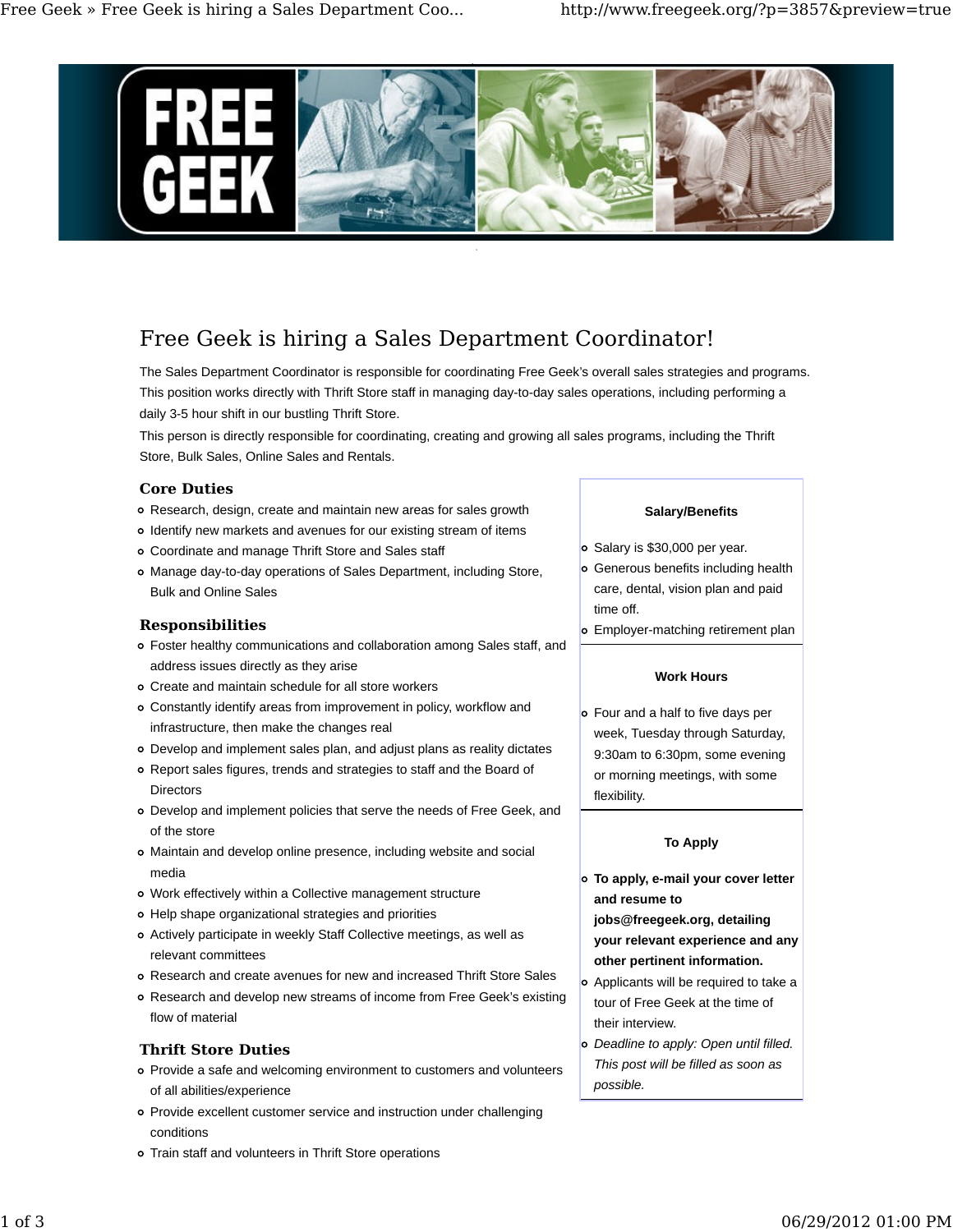- Develop and maintain training systems and documents
- Recruit and coordinate volunteers for daily tasks, special projects and internships
- Proactively communicate with Free Geek staff & volunteers regarding area needs and issues as they arise
- Initiate and implement improvements to policies and procedures
- Create and maintain documentation of procedures/policies
- Use POS system to accurately handle cash and credit sales, and close till at end of day
- Process customer returns and issue/redeem store credits based on our policies
- Effectively communicate store policies to customers
- Process, price and shelve incoming products
- Assist in cleaning and maintenance of the store

# **Other Sales Duties**

- Facilitate online sales, utilizing eBay, Craigslist and our online presence
- Support and coordinate online sales staff and operations
- Create and maintain documentation regarding online sales operations
- Train staff and volunteers in online sales operations
- Identify, develop and manage relationships with institutional and bulk purchasers
- Develop bulk sales program to maximize income, while ensuring ethical reuse

# **Requirements**

- Project/Program coordination experience
- Experience coordinating staff and volunteers
- Retail and/or direct sales experience
- Availability during Free Geek hours of operations, including morning and occasional evening meetings as required
- Retail, marketing or direct customer service experience
- Strong knowledge of computer hardware, or demonstrated technical aptitude
- Command of standard office software (word processing, spreadsheet, data entry)
- Excellent written and verbal communication skills
- Self-motivation
- Strong organizational skills
- Able to lift 25 lbs repeatedly, and 40 lbs. on occasion
- Ability to stand and perform data entry for extended periods
- Ability to multi-task
- Attention to detail
- Sense of humor
- Ability to work in an informal environment with a diverse population
- Dedication to Free Geek's mission and Open Source philosophies
- Must be patient and courteous with the public
- Ability to work with and coordinate volunteers with a wide range of skills and experience
- Must work well under stress in a chaotic setting, and maintain a positive attitude even in the face of adversity
- Must not be afraid to ask questions, but must be able to work on projects almost entirely without supervision
- Ability to remain flexible as Free Geek grows and changes

# **Desired Qualifications**

- Demonstrated experience in online sales
- Demonstrated experience in strategic planning
- Fluency in Spanish
- Knowledge of Free/Open Source Software and philosophies
- Marketing or PR experience
- Experience working in a collective/consensus structure
- **Extra Credit will be given for the following:**
- WordPress, MySQL (or any flavor of SQL)
- Experience in Free/Open Source Software development projects (or other collaborative workflows)
- Experience in digital photography
- Statistics and/or data analysis background